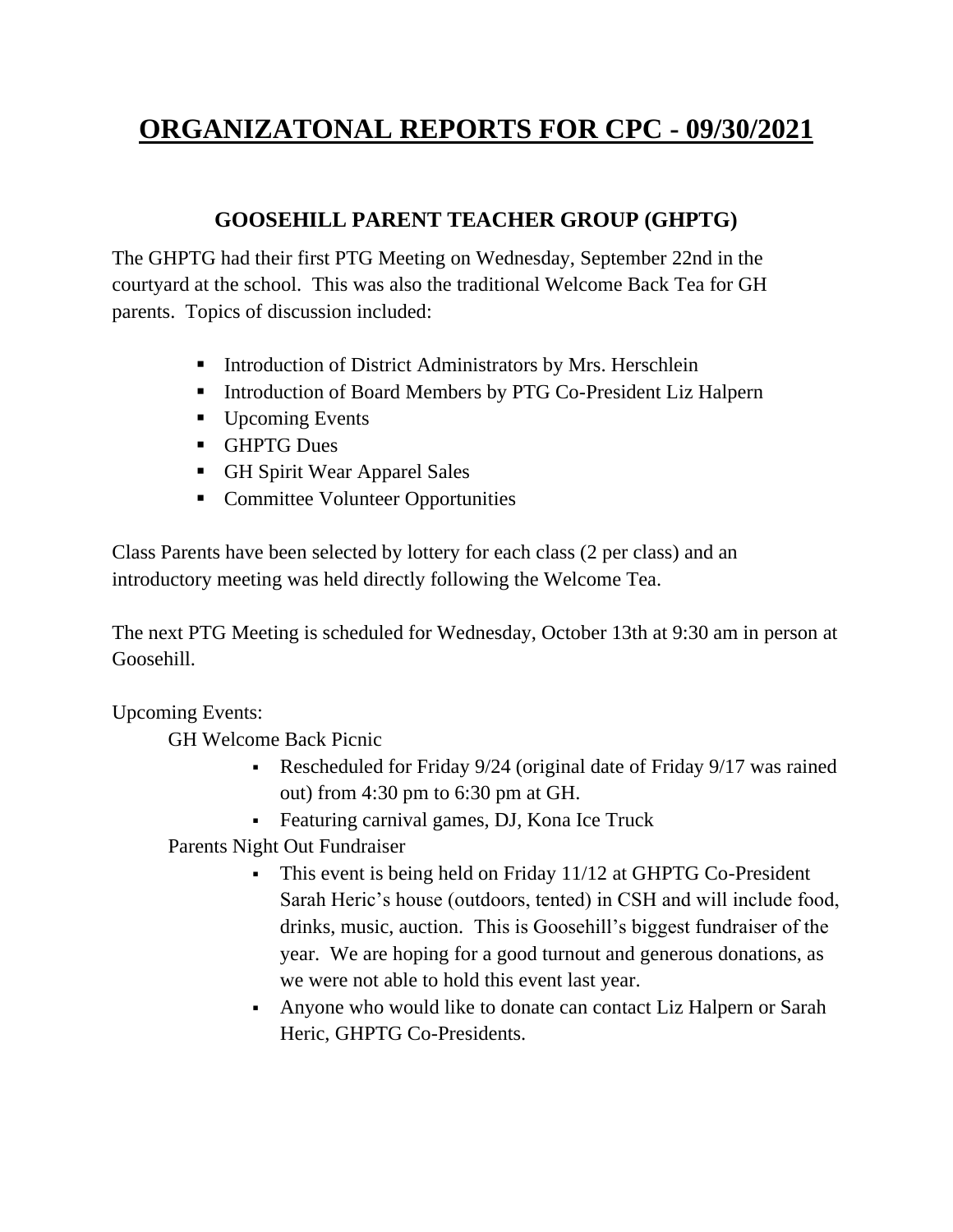# **LLOYD HARBOR SCHOOL PARENT TEACHER GROUP (LHSPTG)**

We have a new LHSPTG board this year. Sandra Reilly – President Jill Einhorn – Vice President Ali Masterson – Secretary Claudine Caracciolo – Communication Chair Katie Weiss – Treasurer Jen Gillen and Rebecca Goodkin-Carlin - Co-Fundraiser Chairs Hadley Bohn and Kristin Winkler – Co-Committee Chairs

- Our first board meeting was on August 17. We are looking forward to a great year.
- Our PTG's Ambassador program which pairs LHS PTG board members with new families, welcomed 32 new families and 45 students to Lloyd Harbor School.
- At the New Family Orientation on Monday, August 31, our Principal Ms. Valerie Massimo, and our new Assistant to the principal, Ms. Kristen Sewell gave an informative presentation and families toured the school.
- Our Annual Online School Supply Sale was a huge success. We sold over 260 school supply packs and a couple of students delivered the supplies to the classrooms.
- We had our first Apparel Sale in August. We have new items and will have another sale in the fall.
- The First day of school was amazing. We decorated with welcome back signs and balloons. Students were greeted by our Principal, Assistant Principal and by our Leo the Lion upon arrival.
- Lloyd Harbor Back to School Night was on September 22, a busy successful evening.
- Our Welcome Back Tea was on September 23. We had a great turnout. Thank you!!

Upcoming Events:

- The PTG left Welcome Back gifts for the faculty and will be hosting a Welcome Back Breakfast on October 1.
- Students are enjoying outdoor lunch in the courtyard, one class per grade, five classes a day.
- We are thrilled for our upcoming Lloyd Harbor Unites, on October 22 at 6pm. It will be hosted at Repeal XVIII in Huntington. This is our main fundraiser for the year, please come and support our school.

Welcome Back, wishing you all a wonderful year ahead.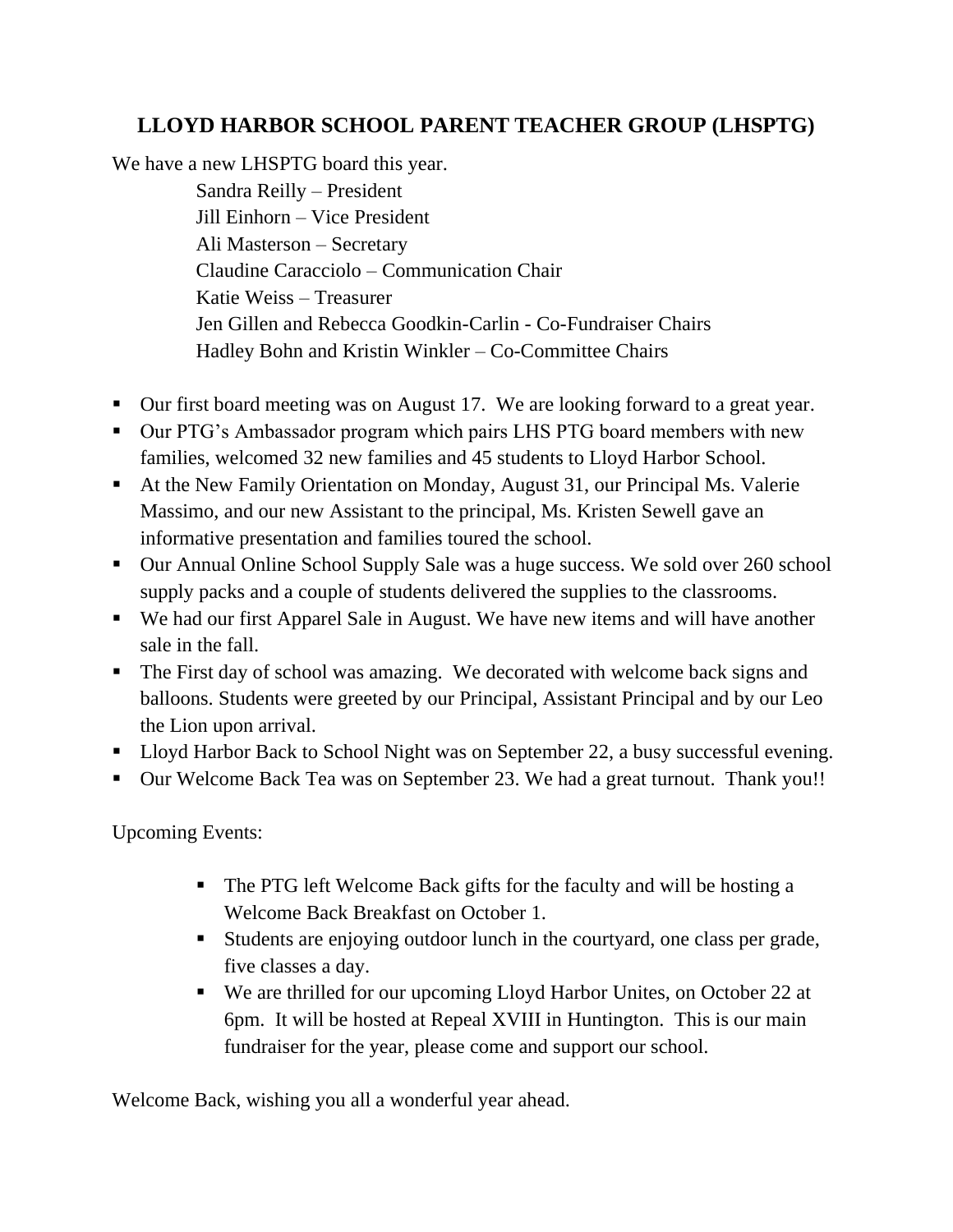## **WEST SIDE SCHOOL PARENT TEACHER GROUP (WSSPTG)**

We have a new WSSPTG board this year.

Laura Massaro – Co-President Jenny Willenbacher – Co-President Heather Shaw – Co-Vice President Laura Feller – Co-Vice President Cathy Velenovsky – Treasurer Rachel Brill – Communications Coordinator

- Our Welcome Back PTG meeting was on Monday September 13.
- West side Back to School Night was on September 23.

Upcoming Events:

- $\blacksquare$  Photo Day is 10/1
- Tomato Sauce Day is 10/4
- $\blacksquare$  Book Fair is 10/18-21
- $\blacksquare$  Fall Festival is 10/22
- $\blacksquare$  WSS WIN is 10/15.

# **CSH JR/SR HIGH SCHOOL PARENT TEACHER GROUP (CSHPTG)**

The Staff Welcome Back Breakfast was held on September 23 to welcome the staff and faculty back to school. Thanks to Lisa Smith and Carol Kessler for helping get the event set up.

We are currently running a promotion for Vineyard Vines, selling long sleeved Cold Spring Harbor t-shirts, this sale will end on October 8, so make sure to get your orders in. Please see our post on Facebook or contact Lisa Smith if interested.

We welcomed over 50 parents to our first Welcome Back meeting and were happy to see so many people coming to our first in-person meeting in a long time! We would like to thank Ms. Gierasch, Ms. Hecht, Mr. Danbusky, Mr. Huntsman, and Ms. Coffey for stopping by to meet the parents.

We are hoping to increase our membership this year; membership includes a printed family directory & a discount to the Literary Luncheon. Please go to [cshptg.com](https://na01.safelinks.protection.outlook.com/?url=http%3A%2F%2Fcshptg.com%2F&data=04%7C01%7C%7Cbc179c8d1df04638a80508d97ec47cb4%7C84df9e7fe9f640afb435aaaaaaaaaaaa%7C1%7C0%7C637680204673922181%7CUnknown%7CTWFpbGZsb3d8eyJWIjoiMC4wLjAwMDAiLCJQIjoiV2luMzIiLCJBTiI6Ik1haWwiLCJXVCI6Mn0%3D%7C1000&sdata=%2FwpFG8AJ4cAXAEPDVrD6fvSPMr%2FoLpC6wqTL%2BaplnkU%3D&reserved=0) to sign up.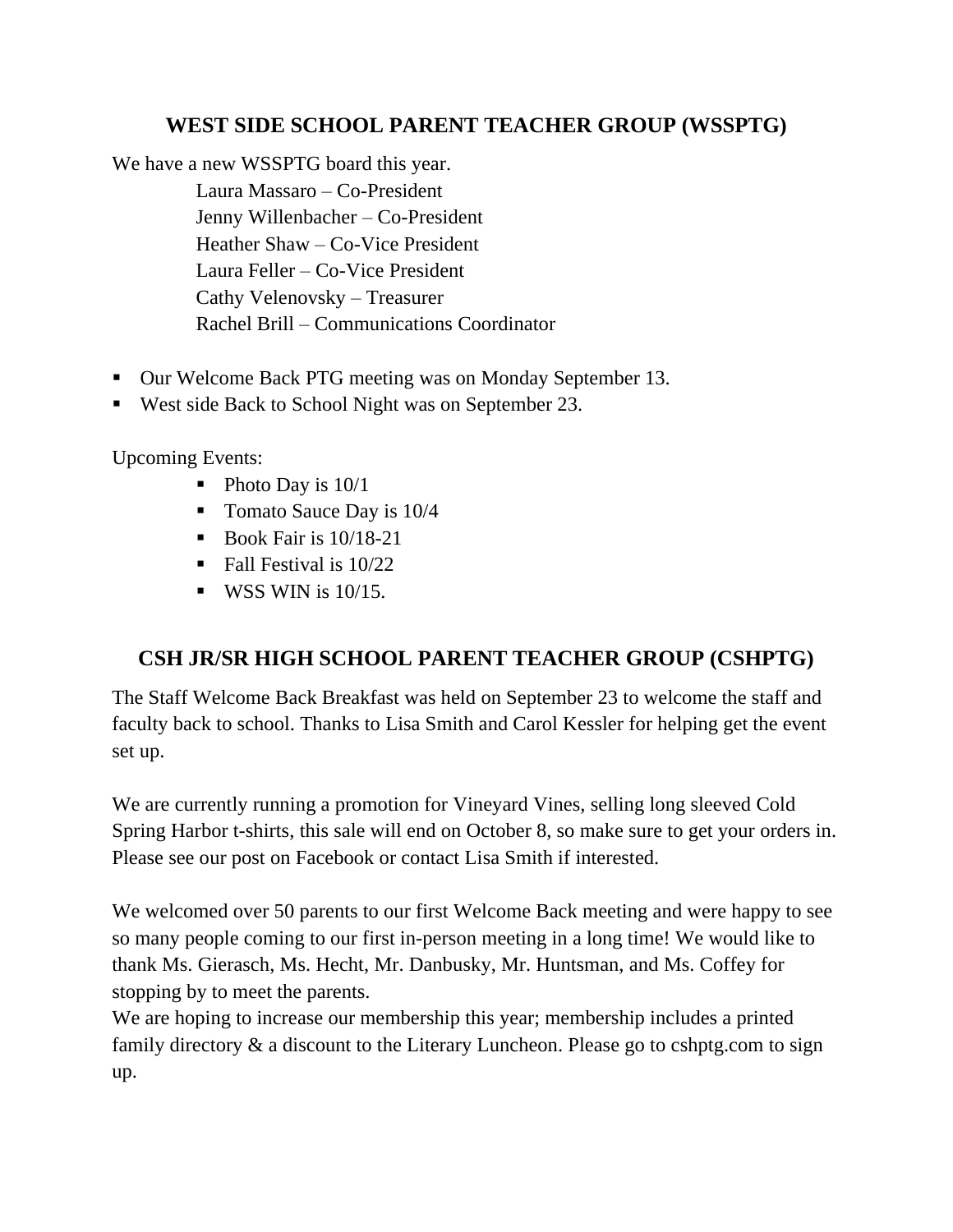While we have filled all of our open positions, we are always looking for more ideas and help, please reach out to Lynette Simmons or any other board member and we would be happy to discuss opportunities with you.

Please join us for our next Meeting on Tuesday, October 12 at 9:30 at the High School

## **CULTURAL ARTS COMMITEE (CAC)**

Lloyd Harbor School:

- 10/4 4th graders will have a program on the History of Long Island
- 10/19 5th graders will participate in Christopher Aquostino's Story Faces
- 12/16 3rd grade World Communities
- 12/16 4th grade Colonial America

Jr./Sr. High School:

■ 10/5 & 10/6 - 7th graders will Journey into Native American Territory

#### **FAMILIES OF THE COMMUNITY UNITED WITH SCHOOLS (FOCUS)**

Who We Are:

We are a district wide parent group that works to provide programs, workshops and lectures by guest speakers to the community addressing topics currently of concern within our community. We welcome suggestions of new topics and/or events from all members of our community.

Our Board:

Chair – Beth Packert Vice Chair – Diana Gileno Secretary – Jennifer Costa Treasurer – Kristen Olchon Program Coordinators – Suzanne Adelhardt and Mandy Dalal Communications Coordinators – Erin Amidori and Michelle McWilliams

Upcoming Events:

We are looking forward to hosting a joint event with SEPTO on October 20th at 7 p.m. While we are still in the planning phase, we hope to host an encore viewing of the movie ANGST. We shared this experience with the community in 2020 and it was so well received that we hoped to provide those who were not able to join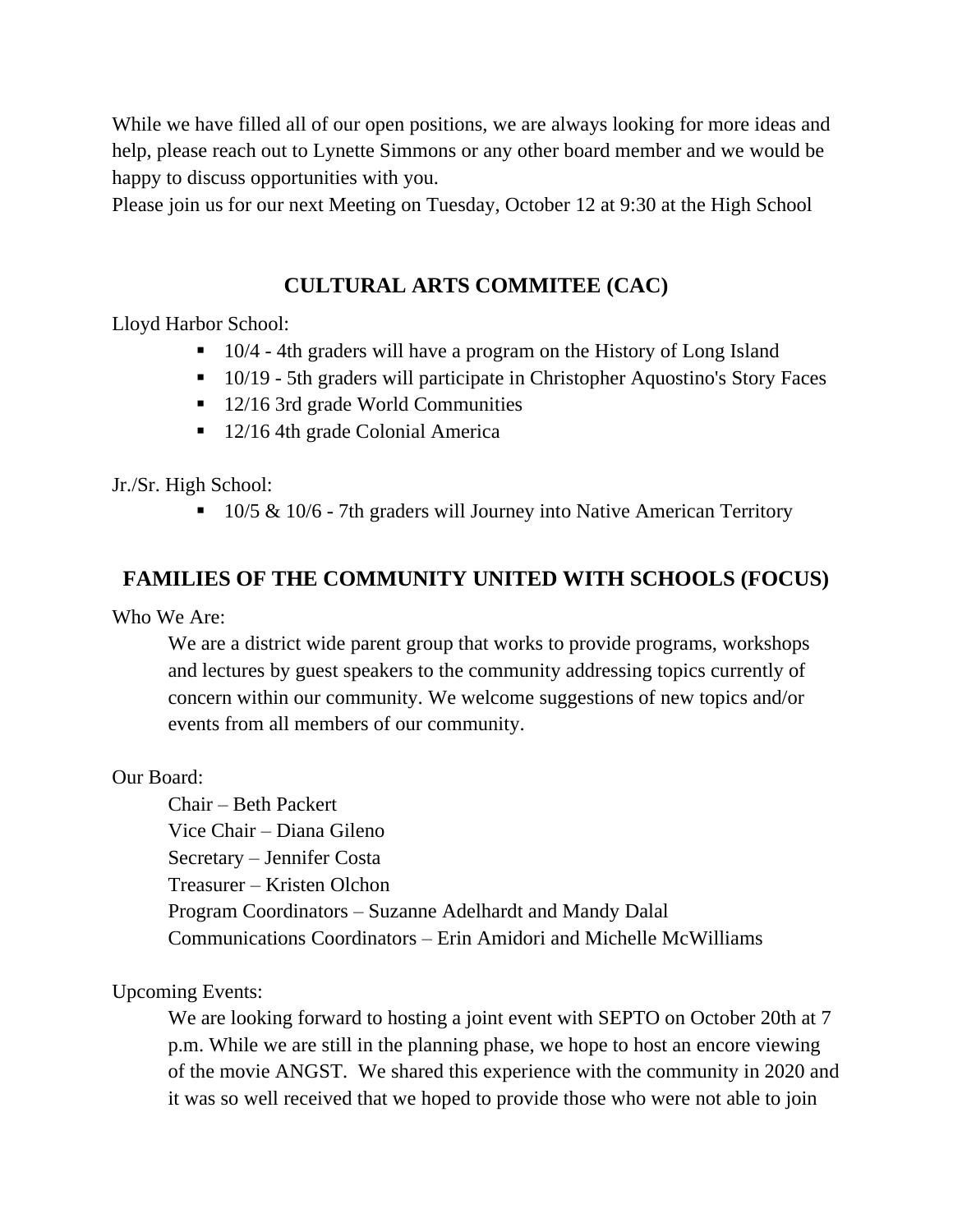us before with another opportunity to see this film. We will have a question and answer period hosted by one of our school psychologists after the viewing. This should be an incredibly enlightening evening...STAY TUNED!!

Please follow us on Facebook @CSHFOCUS for articles, helpful links and to stay up to date on our offerings.

# **SPECIAL EDUCATION PARENT TEACHER ORGANIZATION (SEPTO)**

Members of the SEPTO board met with Dr. Tina Smith, the new Director of Student Services and PPS, on Friday, September 3rd, to introduce ourselves and our programs, go over our 2021-22 calendar of events, and discuss topics and events.

Welcome Back Baskets have been delivered to the 4 schools' Special Education Depts

On Tuesday, September 21st at 9:45 AM, we held our first event, WELCOME BACK: Navigating the New School Year. There was a Meet and Greet with many of the Special Education Staff from all of the schools. After introducing themselves and their backgrounds, Dr Tina Smith and Kristen Razka, Assistant Director of Student Services gave an informative presentation.

Upcoming Events:

- Our next meeting is Tuesday, October 19th at 9:45 AM Understanding Different Learning Styles & Improving Executive Function
- On Wednesday, October 20th at 7 PM, SEPTO is partnering with FOCUS to bring back the movie, ANGST. Angst is a documentary that explores anxiety and depression through the eyes of the child, the parents and their professional providers.

# **ARTS BOOSTER CLUB (ABC)**

No updates reported at this time.

## **SEAHAWKS BOOSTER CLUB (SBC)**

We hope to see everyone under the Tent for Homecoming on October 8th. More to follow